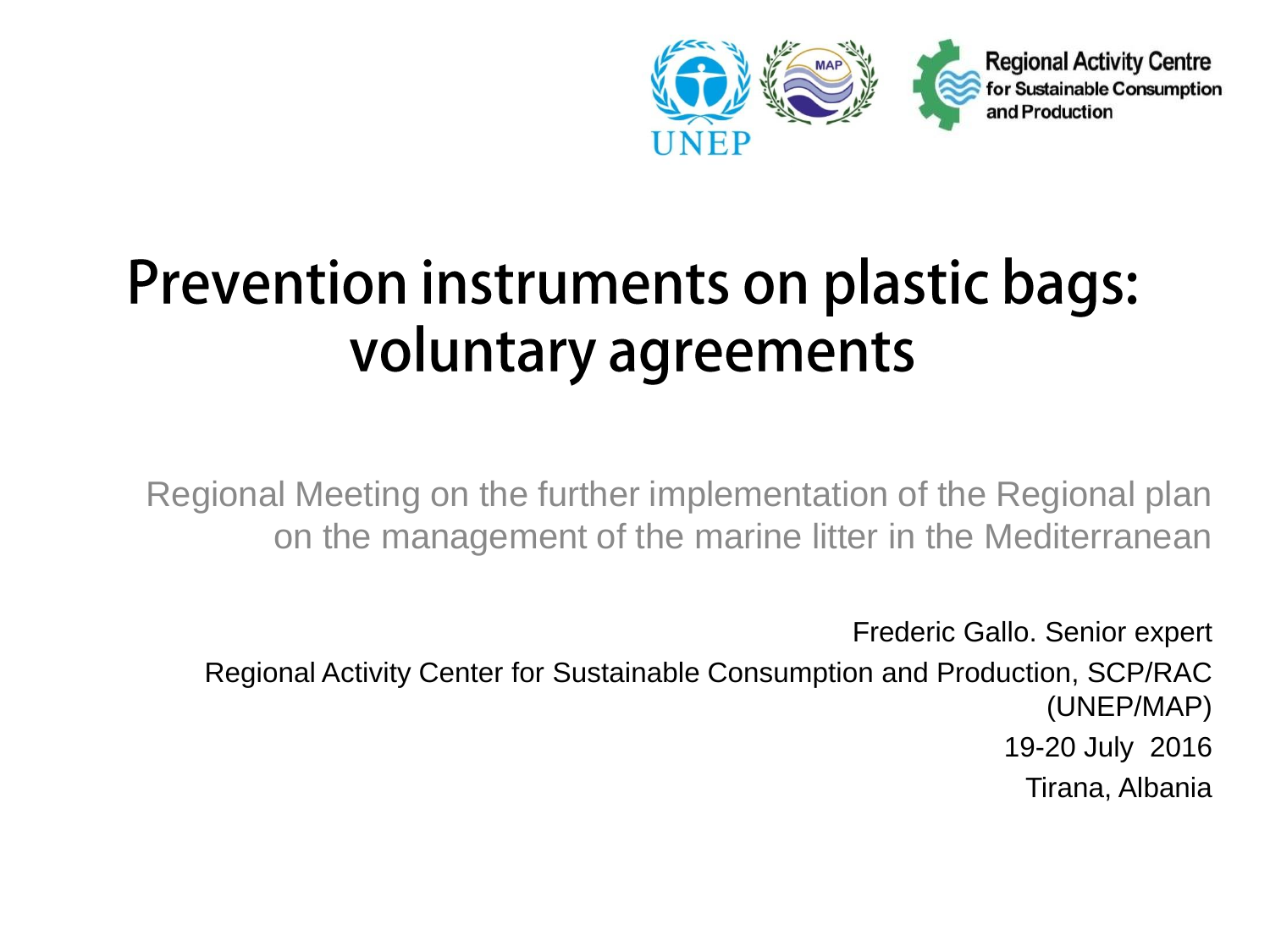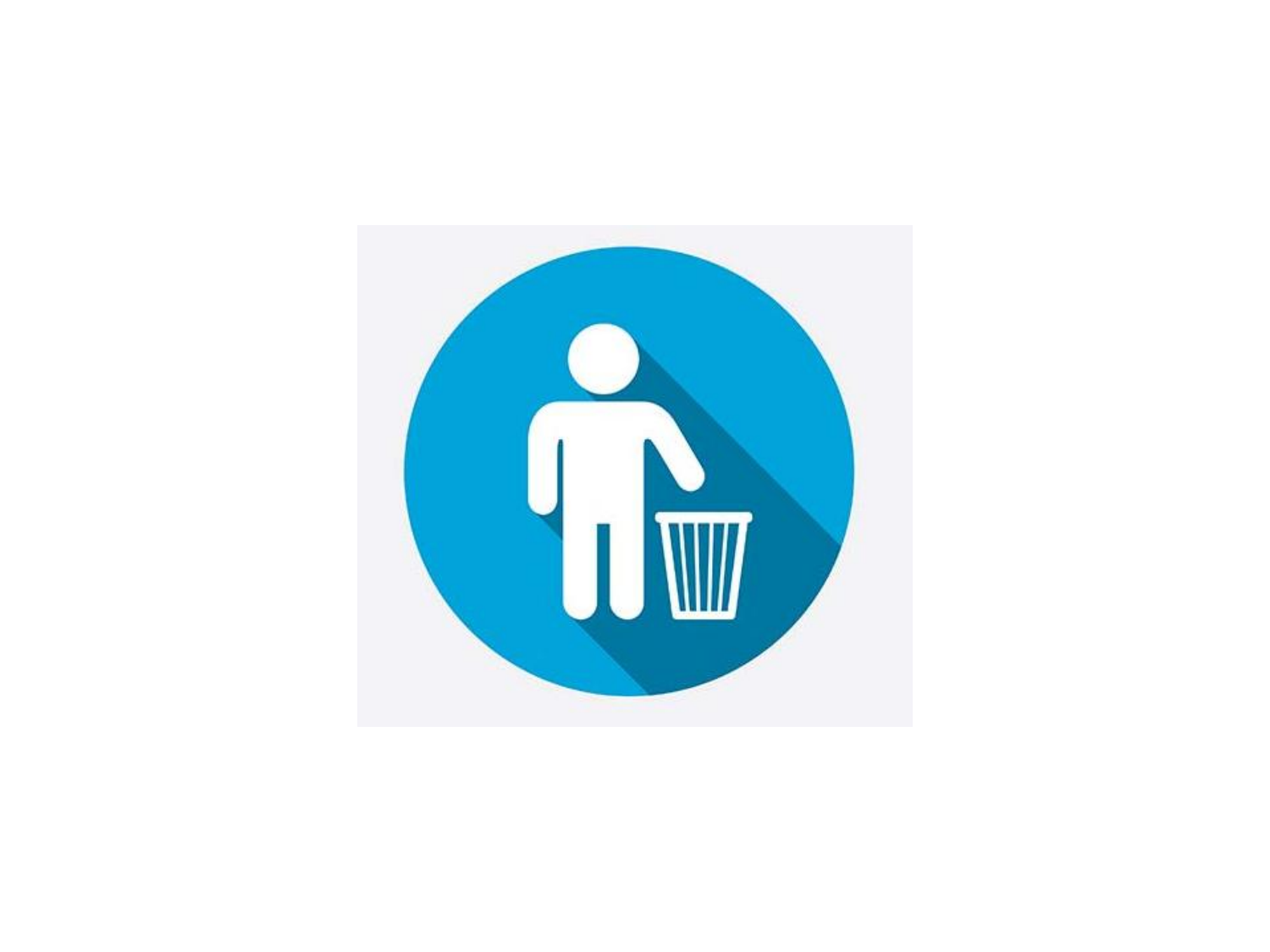### **Oceans ranked by estimated plastics' concentration (2010)**



Adapted from "Plastic pollution in the world's oceans" (2014. Eriksen, Lebreton, et al.)

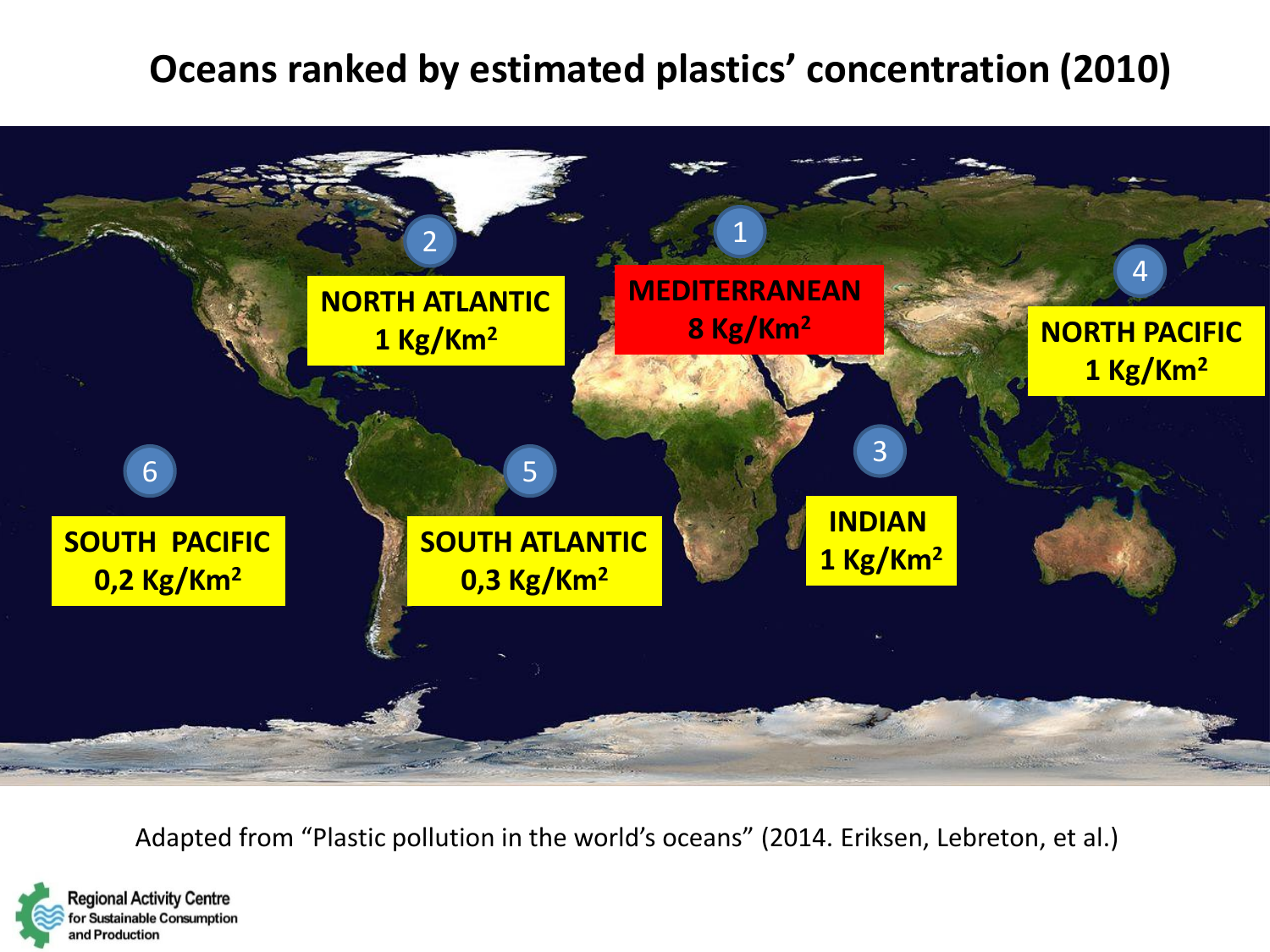#### **MAIN FACTORS CONTRIBUTING TO THE GROWTH OF MARINE LITTER**

- Growth of plastic packaging (PP) consumption.
- Lack of measures to curb plastic trash (Regulations on plastic bags, DRRS on beverage bottles..)
- Careless littering.
- Non-existing or insufficient selective waste collection systems and waste management facilities in many countries.

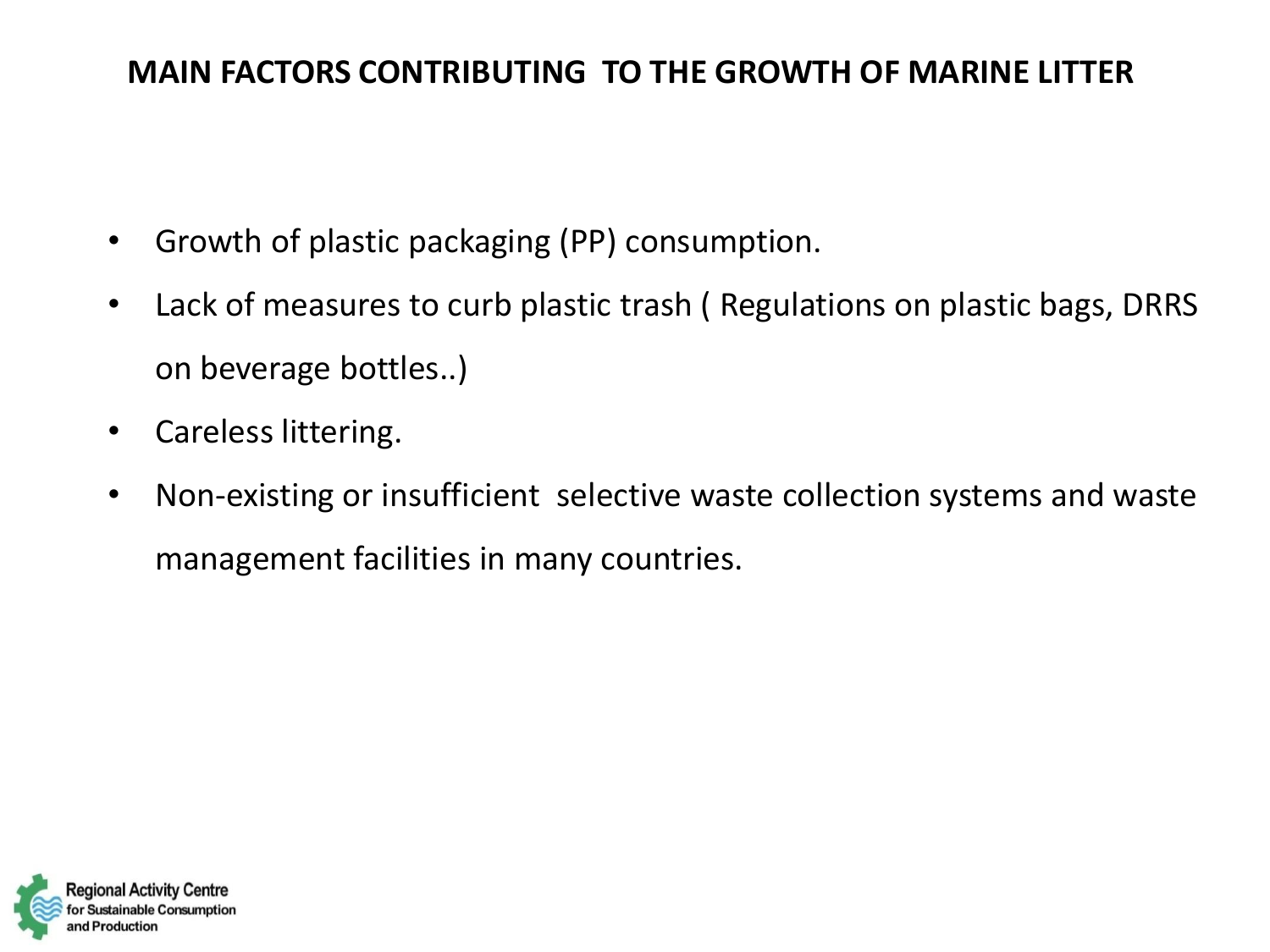### **PREVENTION MEASURES RELATED WITH PLASTIC PACKAGING (PP) OF THE REGIONAL PLAN ON MARINE LITTER** (1/2)

- o To base Solid Waste Management on **reduction at source,** applying the waste hierarchy and reduce PPW that goes to landfill or incineration without energy recovery through reduction/reuse/recycling.
- o Implement to the extent possible measures on:
- **Extended producer responsibility (EPR)** with measures prioritizing the hierarchy of waste management.

-**Fiscal and economic instruments** to promote the reduction of plastic bags consumption.

- **Voluntary agreements** for plastic bags reduction with retailers and supermarkets.

-Establishment of **DRRS for beverage packaging.**

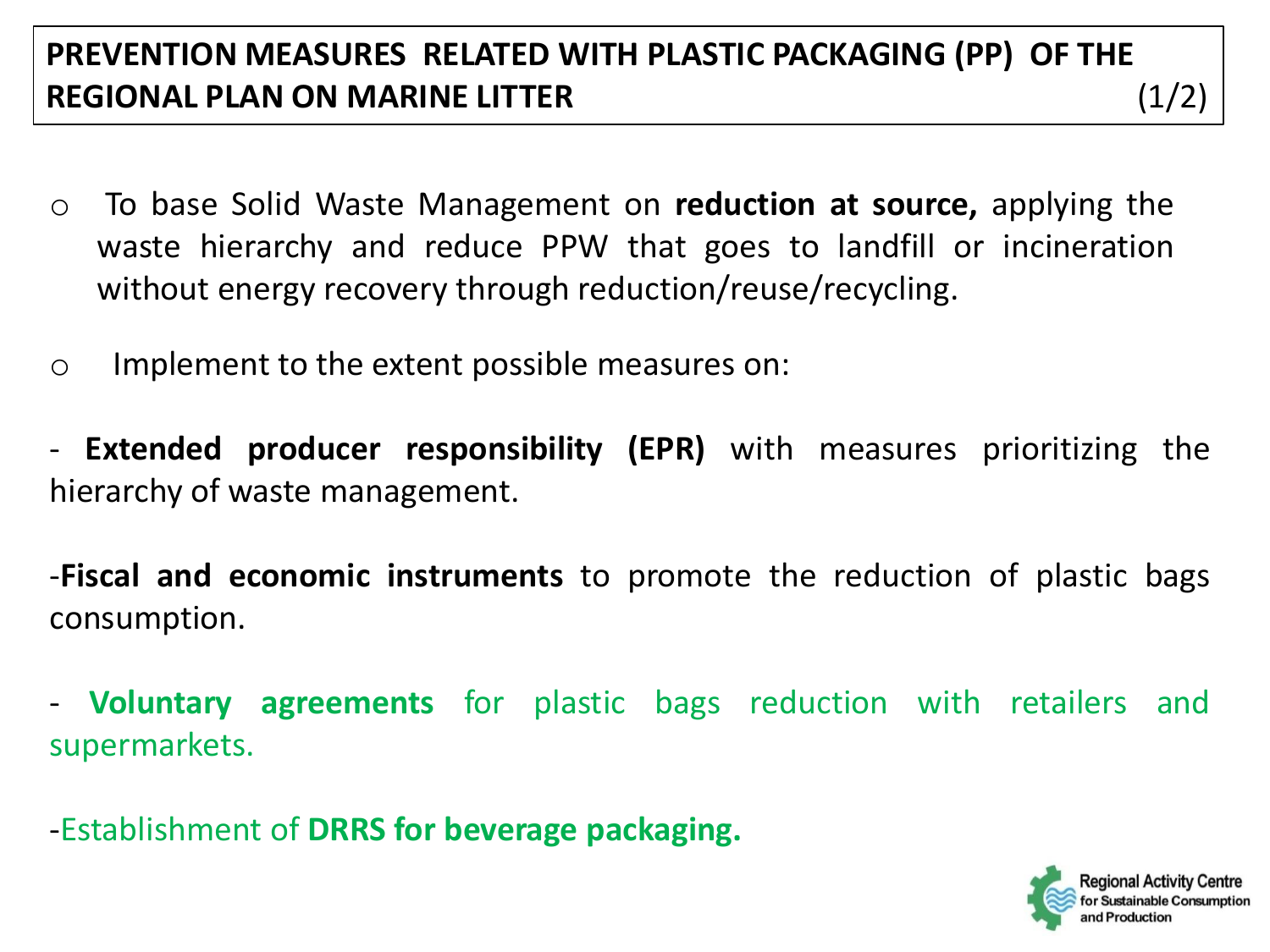### **PREVENTION MEASURES RELATED WITH PLASTIC PACKAGING (PP) OF THE REGIONAL PLAN ON MARINE LITTER** (2/2)

o **Sustainable public procurement (SPP)** for the promotion of recycled plastic-made products.



UNEP guidelines on SPP (2012)

o **Procedures and manufacturing methodologies** together with plastic industry, in order to reduce micro-plastic (i.e. marine biodegradable polymers)





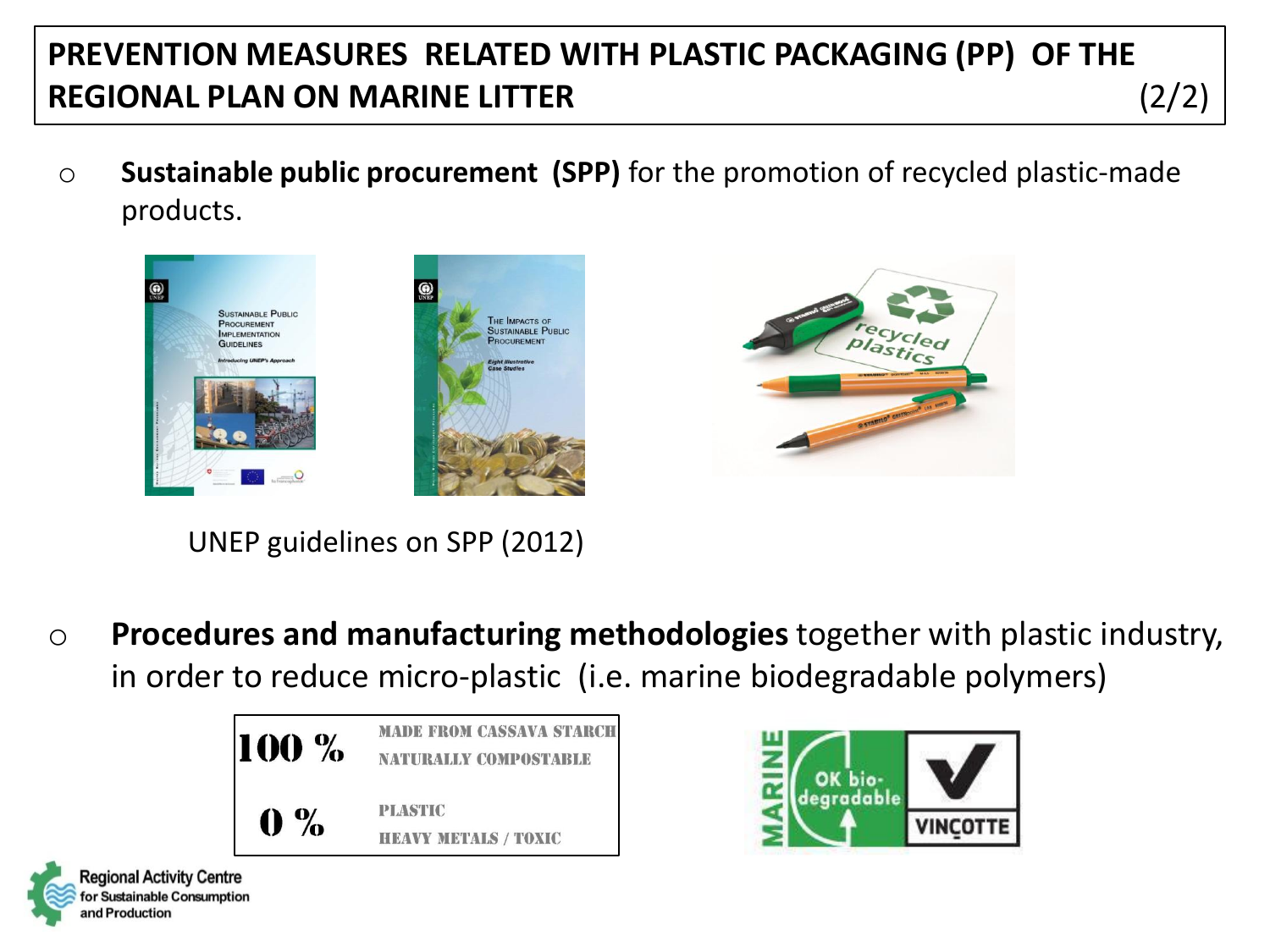### **THE CATALAN VOLUNTARY AGREEMENT ON BAGS' REDUCTION**

In 2006 there were meetings between the Waste Agency of Catalonia and representatives of Catalan and Spanish distribution associations with the aim of promoting a voluntary agreement to prevent the generation of single-use plastic bags.

The municipal waste management programme in Catalonia 2007-2012 (PROGREMIC) set the following prevention objectives for single-us plastic bags:

- consumption reduction targets (compared to 2007 values):
	- 2009**: 30%** • 2012: **50%**



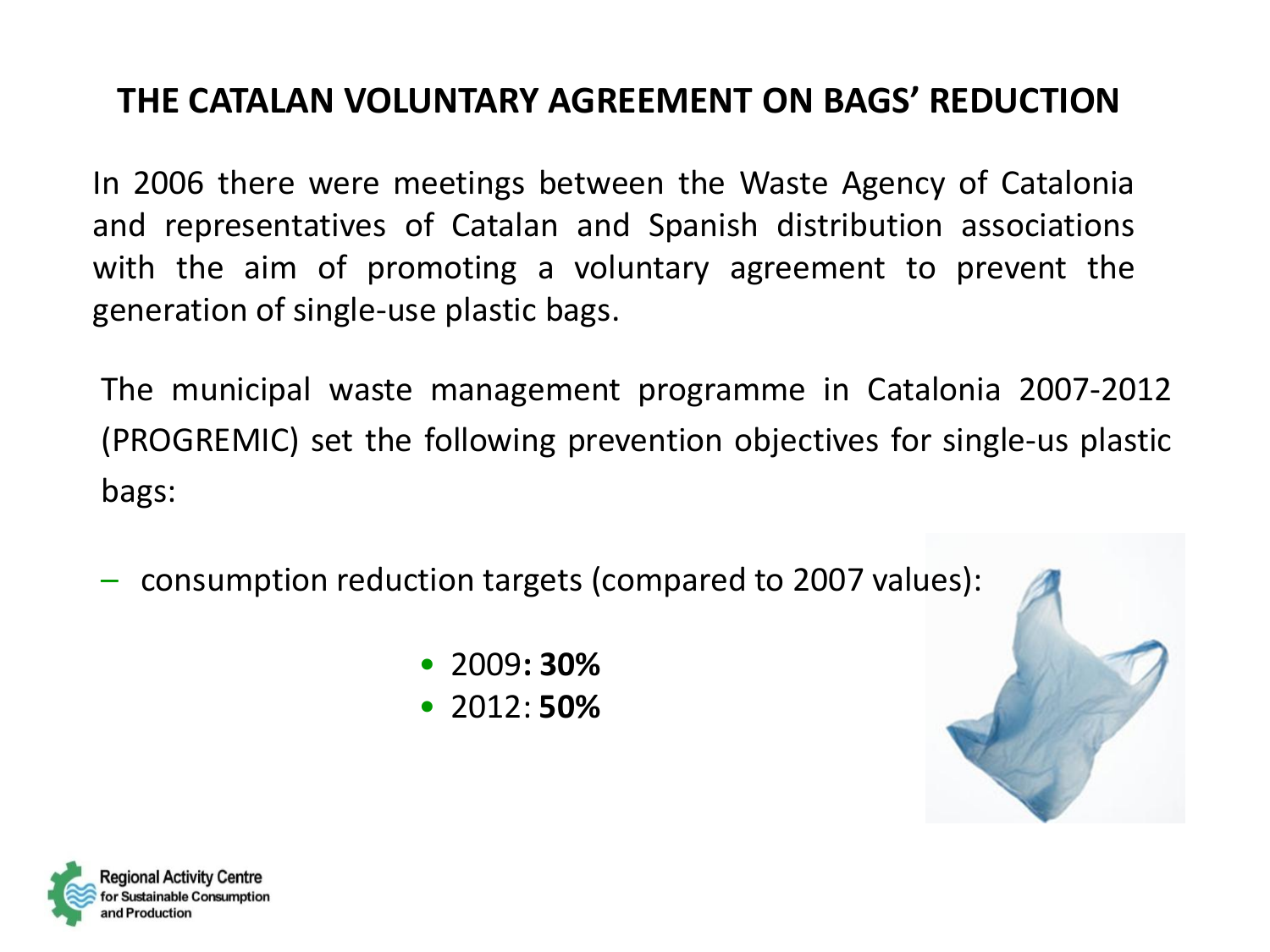- To achieve these targets, PROGREMIC established the implementation of measures to regulate single-use plastic bags:
	- Establishment of voluntary agreements to achieve the targets.
	- Otherwise, consideration of the implementation of economic instruments.
	- Alongside this, other instruments were promoted with producers and retailers, such as the introduction of reusable bags or the use of biodegradable bags.

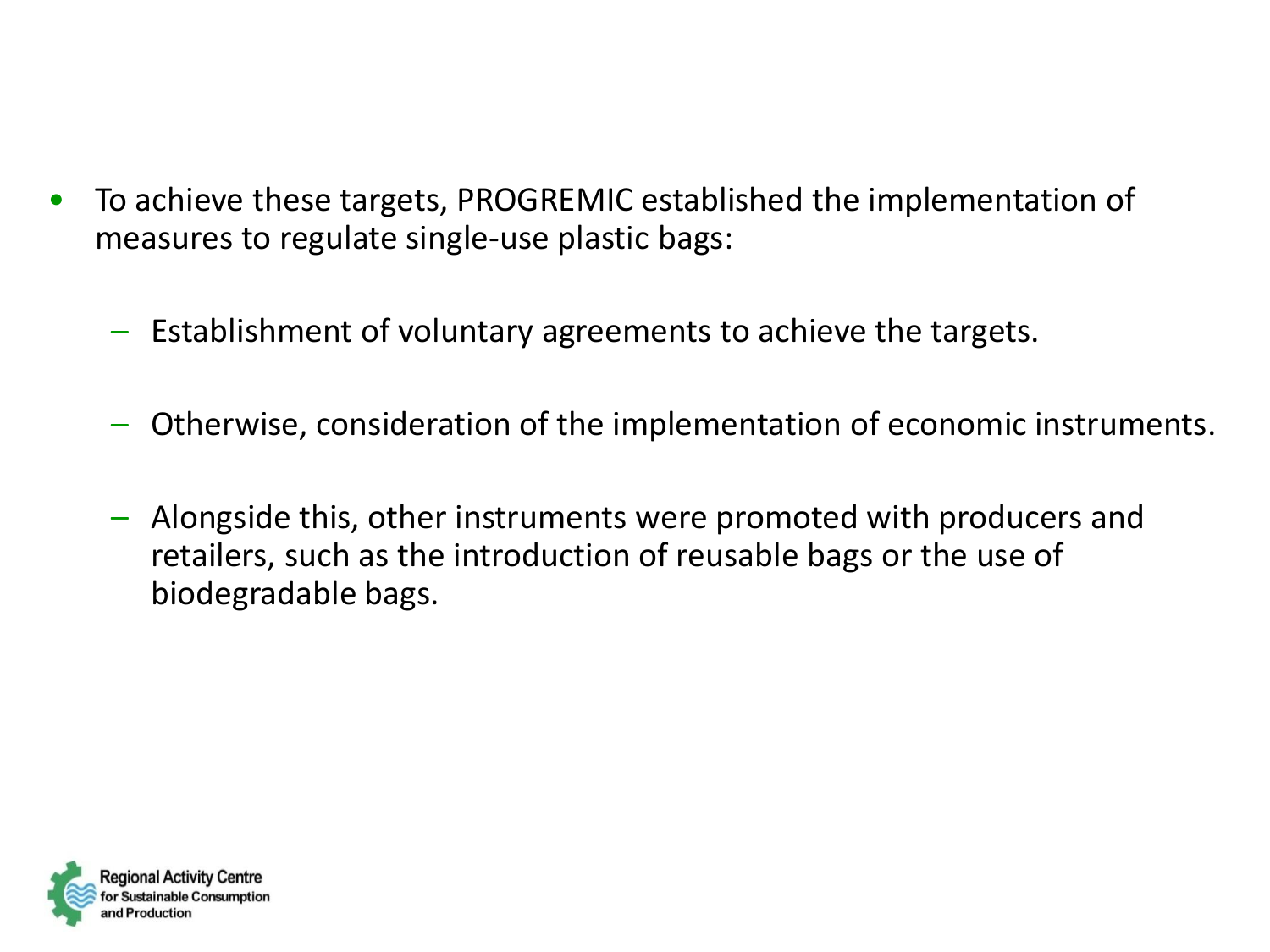#### for Sustainable Consumption and Production **Baseline Study: Consumption of SUPB in Catalonia in 2007**

**Regional Activity Centre** 

The methodology for estimating the consumption consisted in identifying the consumption per square meter of the different retail formats, and then extrapolate to the whole sector. To estimate the consumption, a survey system was used for the different formats of commercial offer (urban commerce, Supermarkets, Hypermarkets and Department stores). The surface areas were obtained from the information provided by the tax on economic activities.

#### Retail subsectors

|                                                                                                           | o Automotive and Fuel       |
|-----------------------------------------------------------------------------------------------------------|-----------------------------|
|                                                                                                           | $\circ$ Culture and Leisure |
|                                                                                                           | $\circ$ Mixed retail        |
|                                                                                                           | ○ Others                    |
| $\circ$ Food groceries<br>$\circ$ Non food groceries<br>$\circ$ Household goods<br>$\circ$ Personal goods |                             |

The surveys made afterwards in 2009, 2011 and 2012 included as well qualitative information on unit weight of the bags provided, current practices to reduce consumption, preference of the actions that would be carried out, positive or negative consequences of the prevention actions, and reasons for charging bags and its consequences on customers and sales.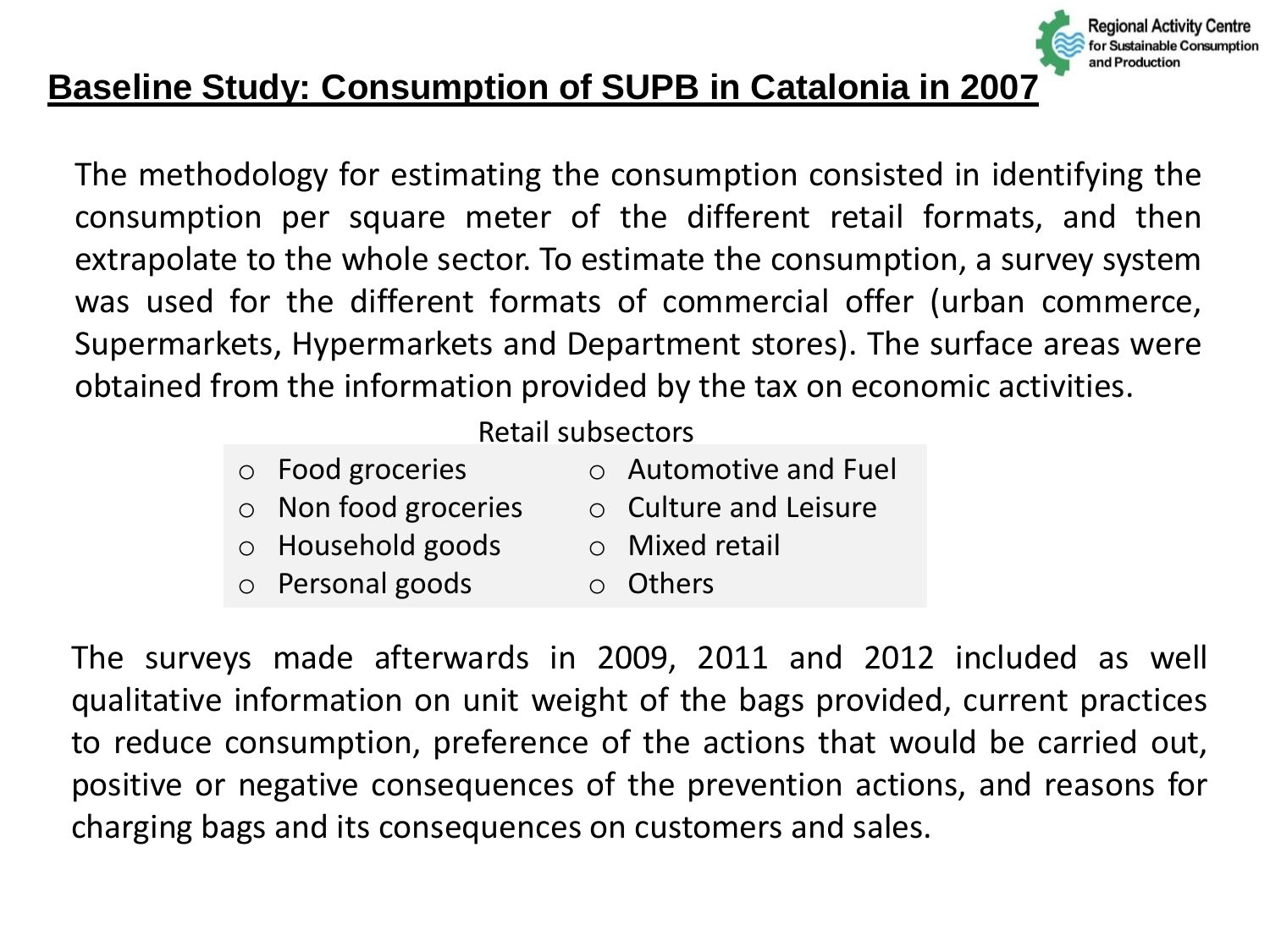#### Baseline Study: Consumption of SUPB in Catalonia **in 2007**

**0,89 SUPB/person/day (327 SUPB/person/year) 18.600 tons** (0,43% in weight of all municipal waste generated)

| <b>Commercial format</b> | 2007<br><b>SUPB</b><br><b>TOTAL(units)</b> |
|--------------------------|--------------------------------------------|
| <b>Supermarkets</b>      | 1.151.779.755                              |
| <b>Hypermarkets</b>      | 172.640.302                                |
| <b>Department stores</b> | 39.899.236                                 |
| Urban commerce           | 990.027.076                                |
| <b>TOTAL</b>             | 2.354.346.369                              |

SUPB(Single Us Plastic Bag)= SUPBH (handle)+ SUPBN (no handle) SUPBN does not include bags for fresh product (meat, fruit, fish, etc)

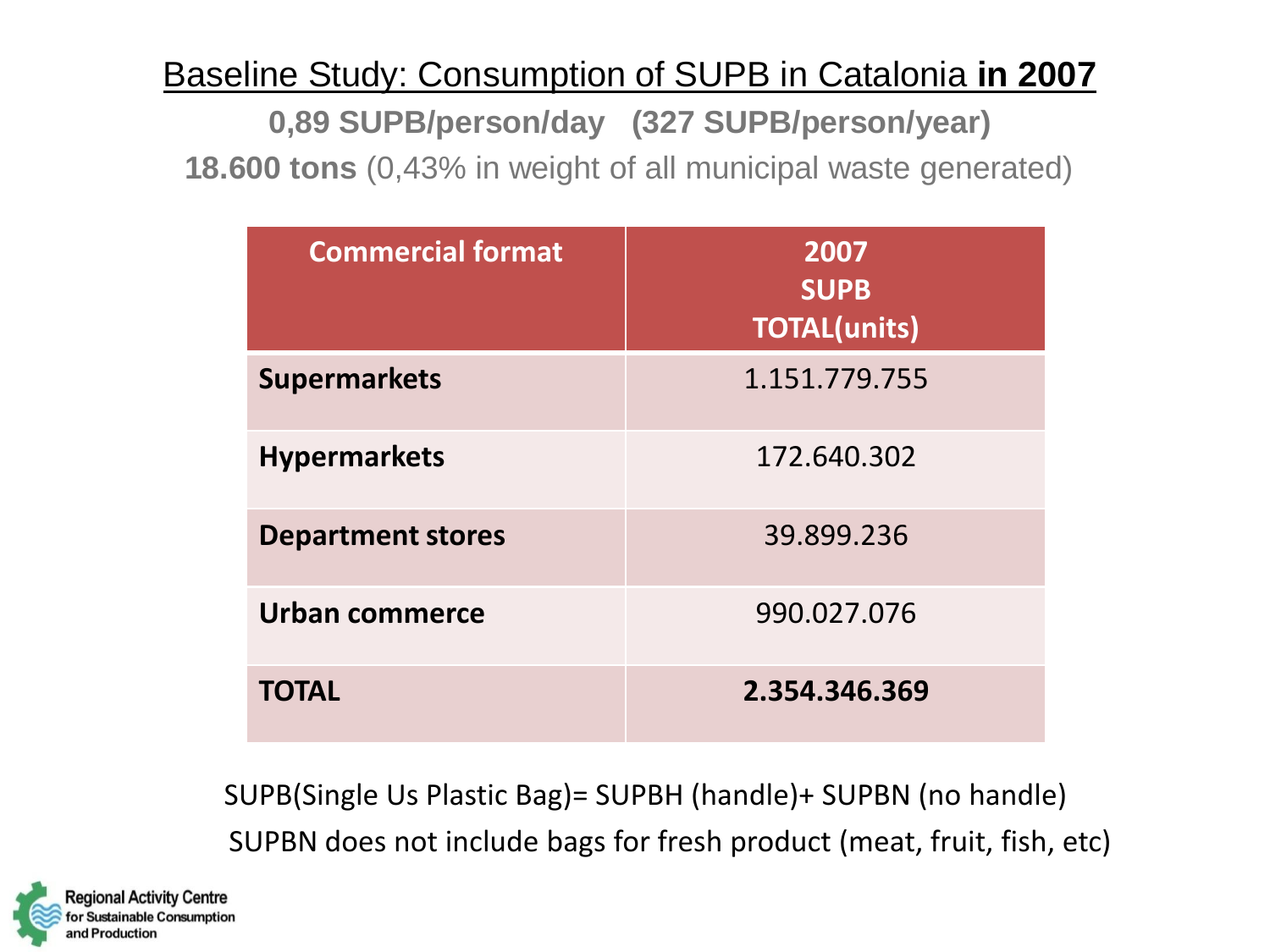### **2008- Individual Plastic Bag Agreements**

• **In 2008, two individual Plastic Bag Agreements were signed with the Waste Agency of Catalonia:**



**No embossis el planeta !**  Do not bag the planet, or Do not bog down the planet. XarxaFarma (200 pharmacies)

Objective: to reduce the consumption of single-use plastic bags by 20% in 2010 (on 2008 figures).

Bon Preu Group (110 supermarkets)

 Objective: to reduce single-use plastic bag consumption by 20% at its 110 establishments in 2010 (on 2008 figures).

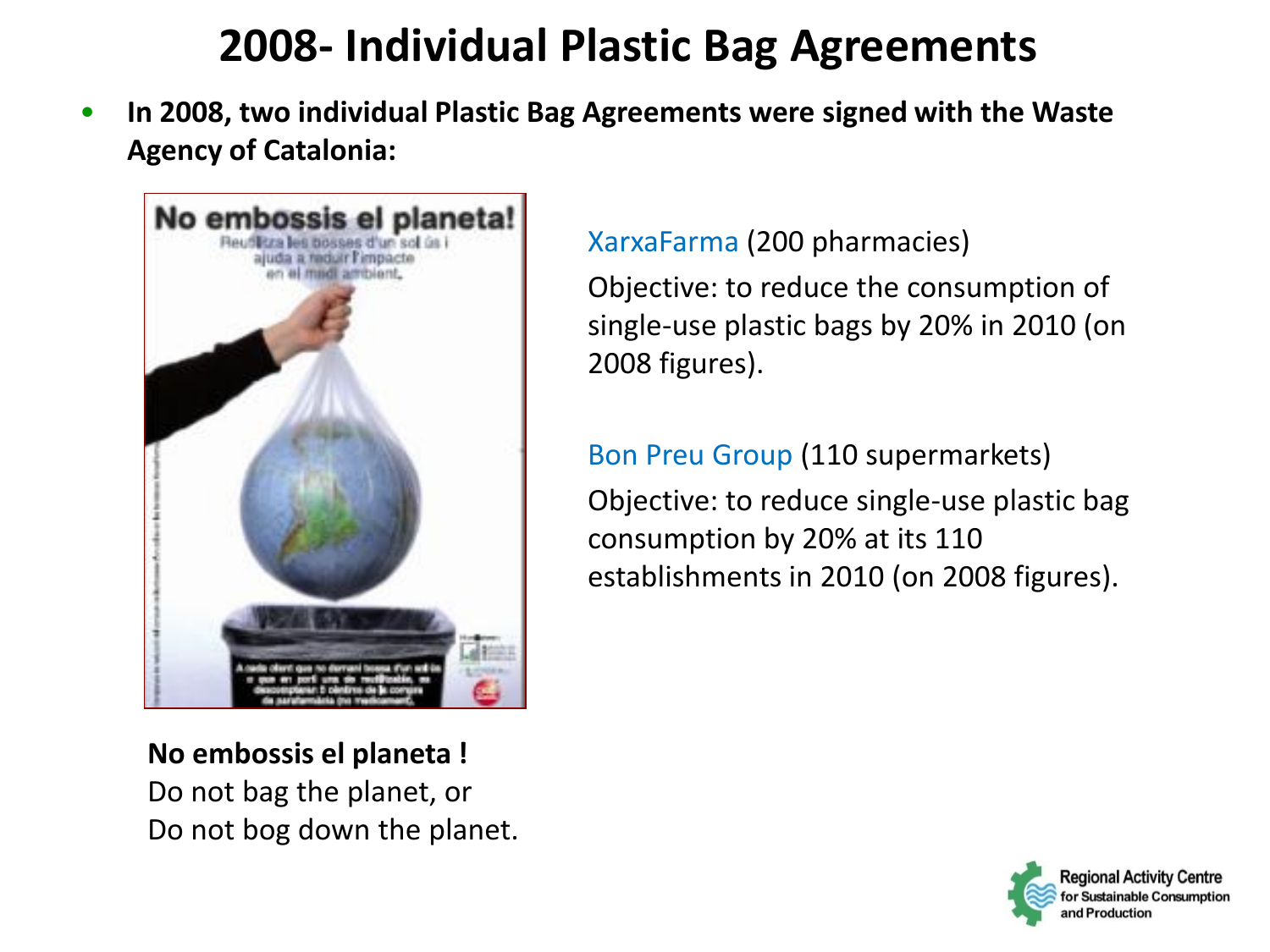### **2009- The Plastic Bag Agreement (PxB)**





- •Waste Agency of Catalonia
- •Association of Spanish Supermarket Chains (ACES)
- •National Association of Large Distribution Companies (ANGED)
- •Spanish Association of Distributors, Self-Service Operators and Supermarkets (ASEDAS)
- •Spanish Confederation of Commerce (CEC)
- •Catalan Confederation of Commerce (CCC)
- •Catalan Council of Food Distribution Companies (CEDAC)
- •Association of Small and Medium enterprises of Catalonia (PIMEC)
- •Spanish Association of Plastic Bags Manufacturers (AEFBP)
- •Spanish Association of Plastic Industries (ANAIP)
- •Spanish Association of Biodegradable Compostable Plastics (ASOBIOCOM)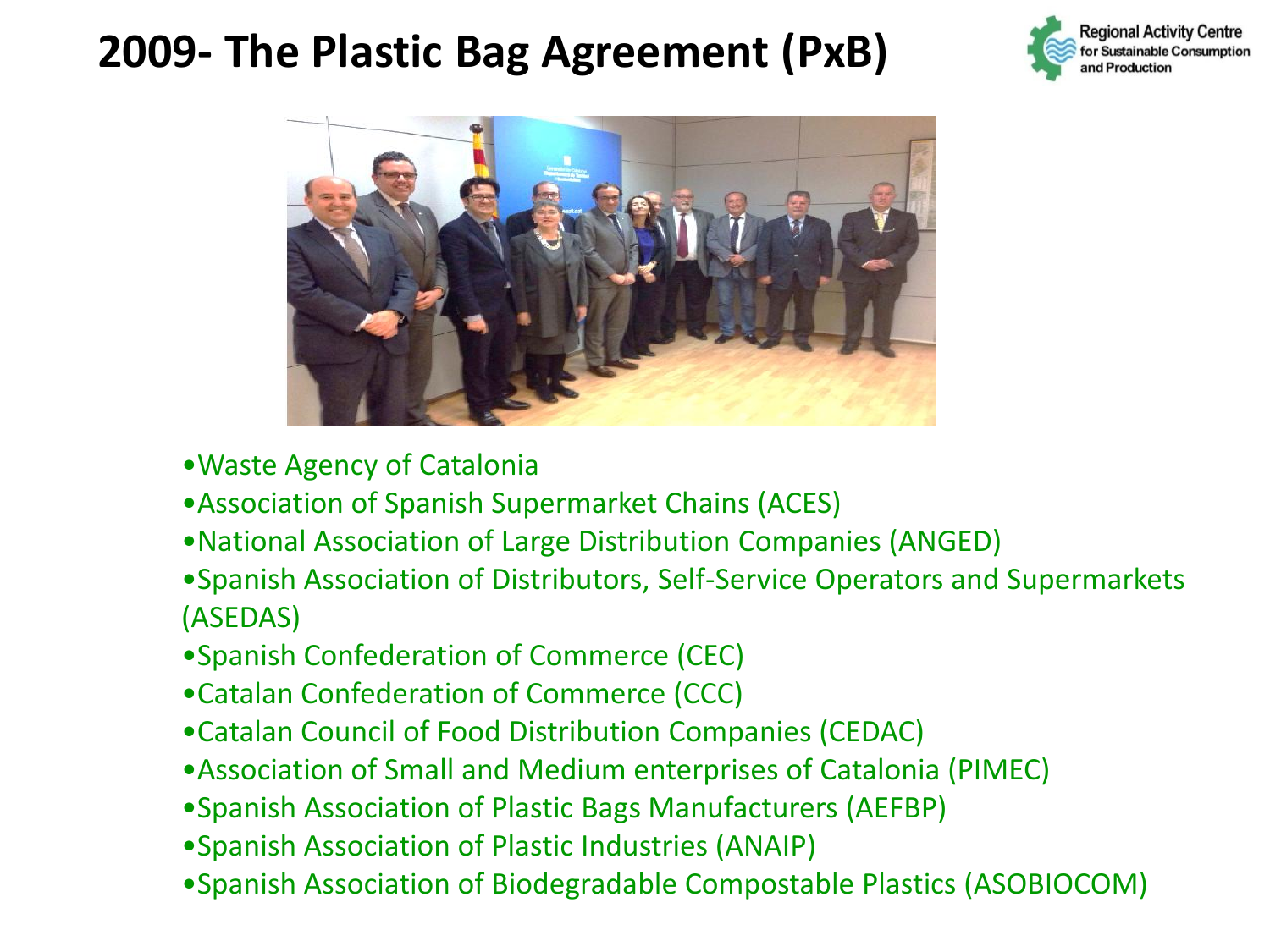### **PxB: Objectives and Technical Commisision**

- The validity of the pact was two years, renewable by mutual agreement of the parties. It has been extended three times and will continue until 2020.
- The signatories could apply other prevention measures than those formally suggested as well.
- PxB assumed the objective to reduce the consumption of plastic bags of disposable handles **by 50% in 2012** (compared to 2007 values).
- A technical committee was created, composed of representatives of the signatory and the waste Agency, to monitor the actions and measures taken by commercial establishments to achieve the reduction targets.

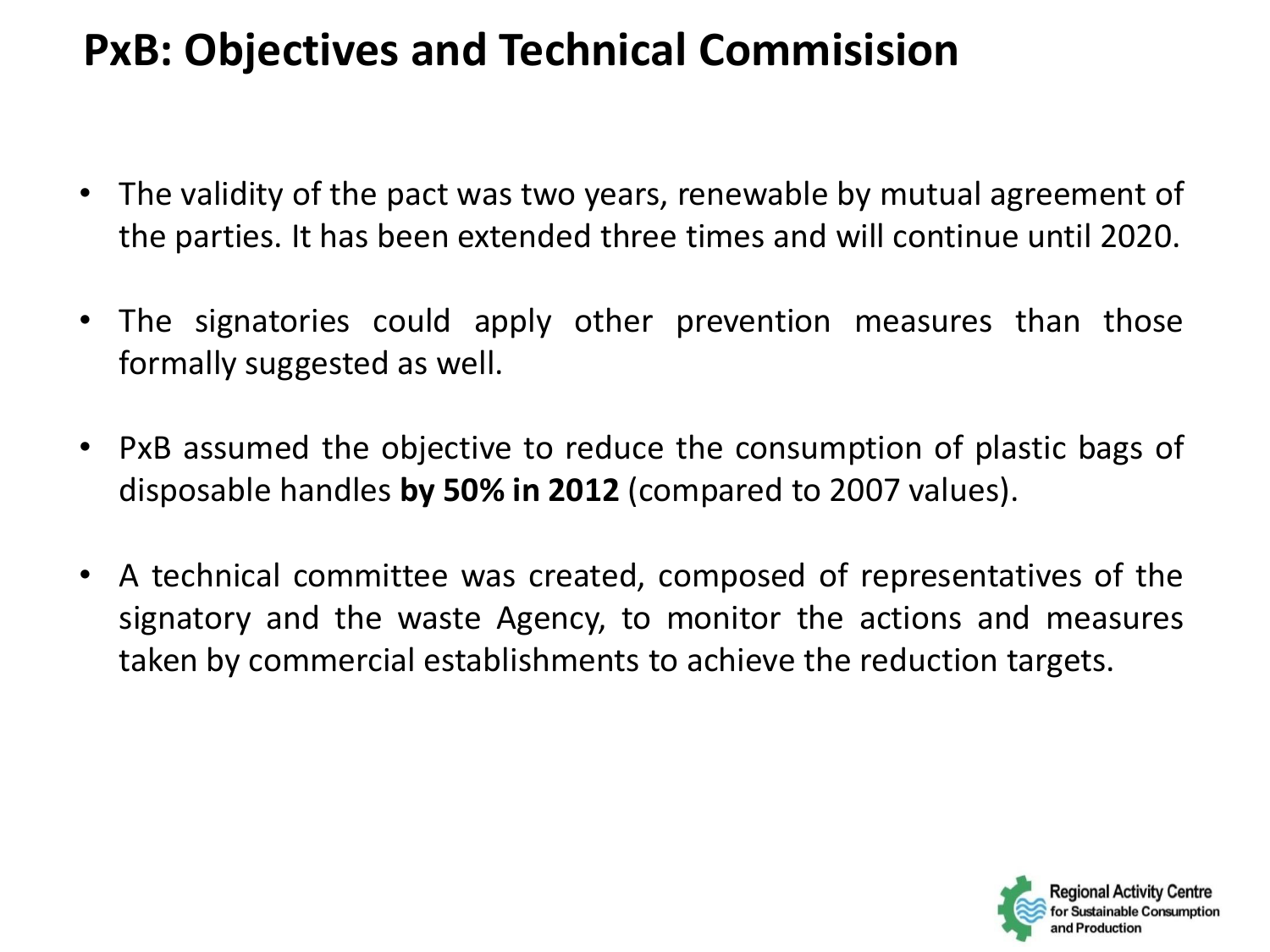### **PxB: Reduction measures**



- Establishing control mechanisms for the bags dispensed (counters, dispensers and other systems of allocation of bags).
- Preparation of areas to promote the use of trolley carts by the clients.
- Charging consumers the cost of the bag if the consumer uses one, or discounting the cost of the bag if it is not used.
- Environmental awareness campaigns targeting consumers to promote reuse and recycling of bags.
- Campaigns to promote home delivery service without bags for purchases over a certain amount.
- Offer reusable bags made of different materials (cloth, paper or plastic) and different capacities, reusable cardboard or plastic boxes and compostable bags.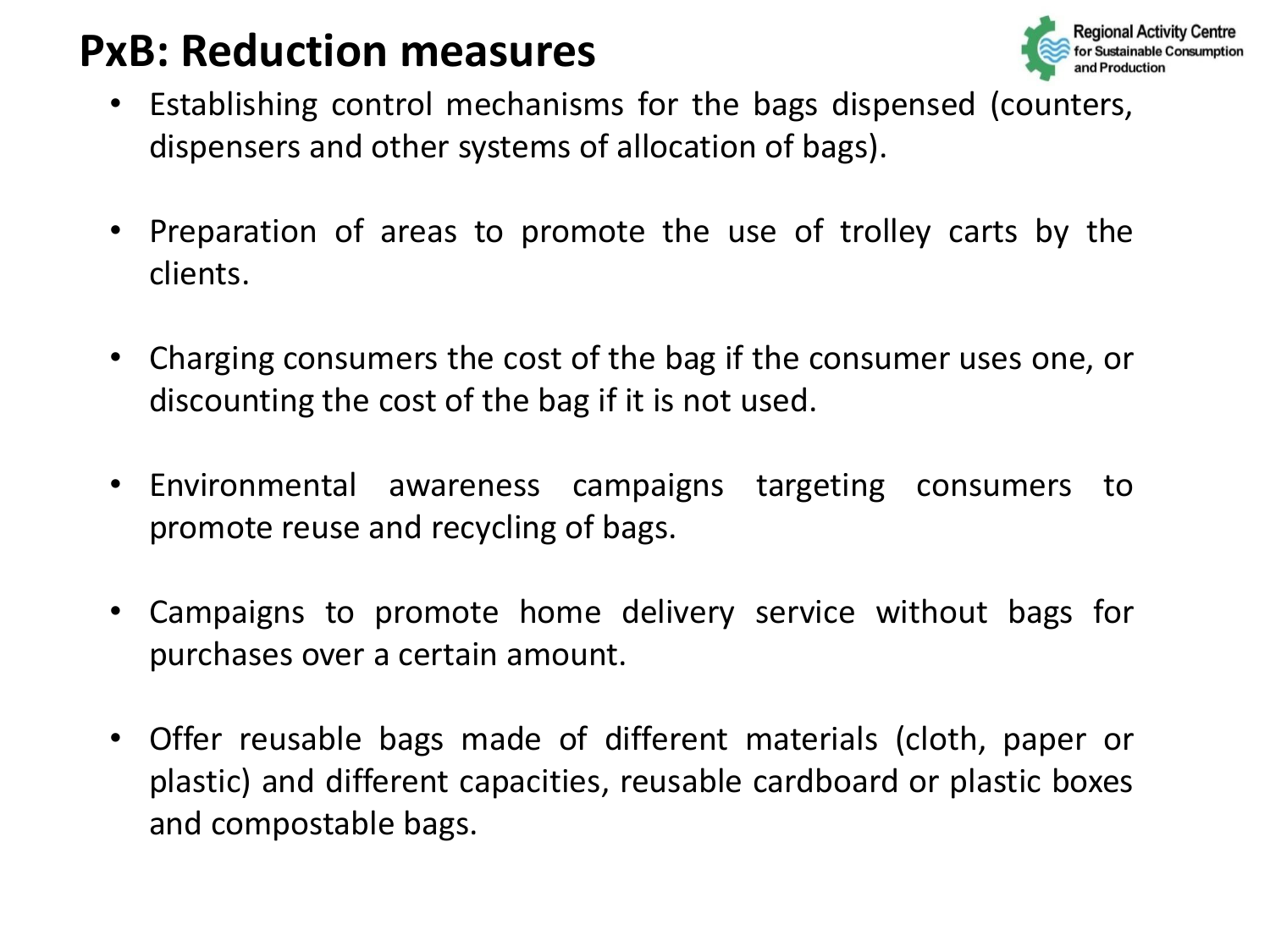**Achievements accomplished (vs. 2007 levels)**

2009

 $\checkmark$  Decrease of 30, 4% of SUPB per capita

2011

 $\checkmark$  Decrease of 45% of SUPB per capita

2012

 $\checkmark$  Decrease of 52,4% of SUPB per capita



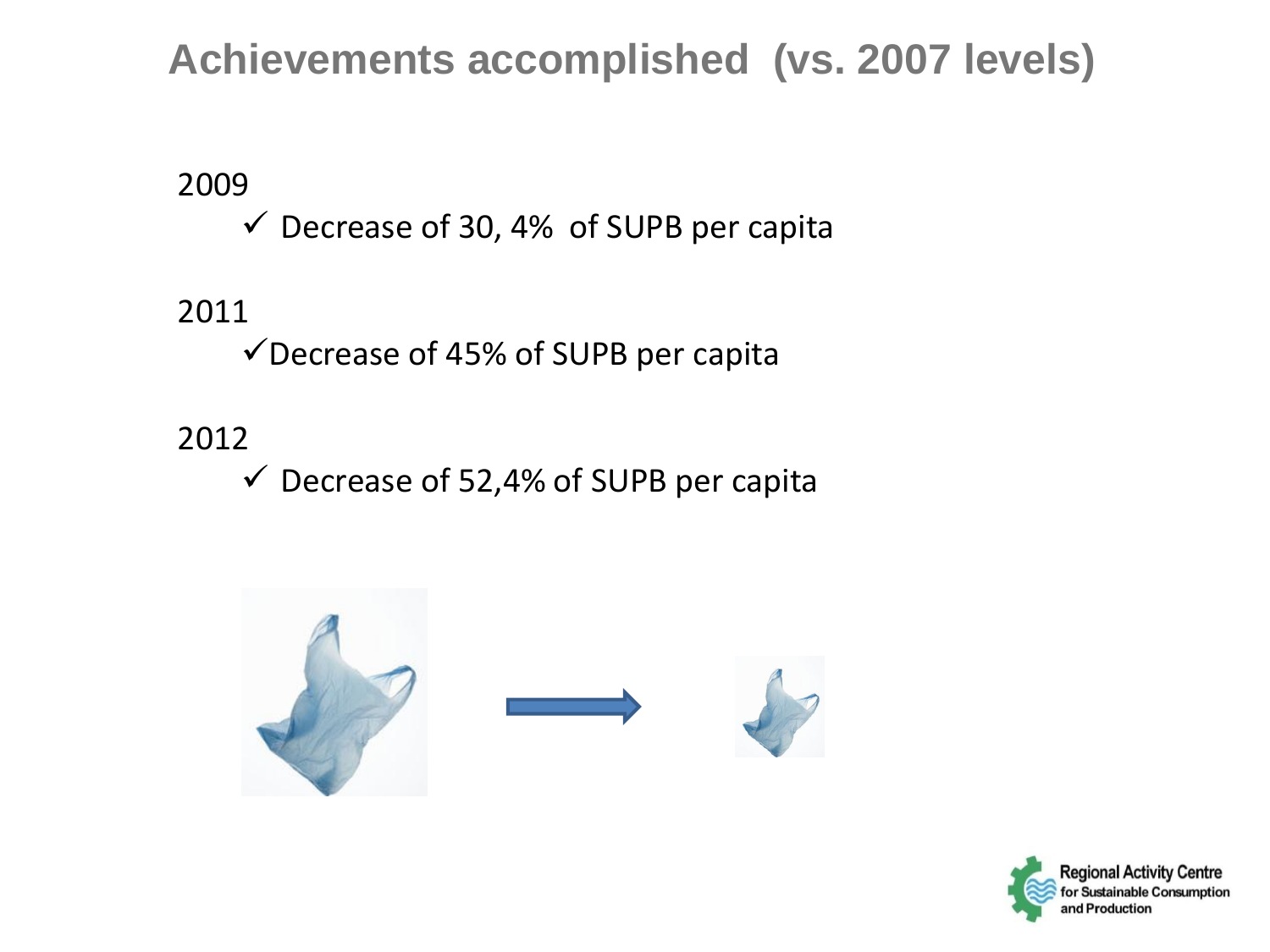

# 327 227 179  $\div$  156 2007 2009 2011 2012 **Evolution of consumption of single us plastic bags in Catalonia (SUPB per capita)** 2007-2012 **-52,4%**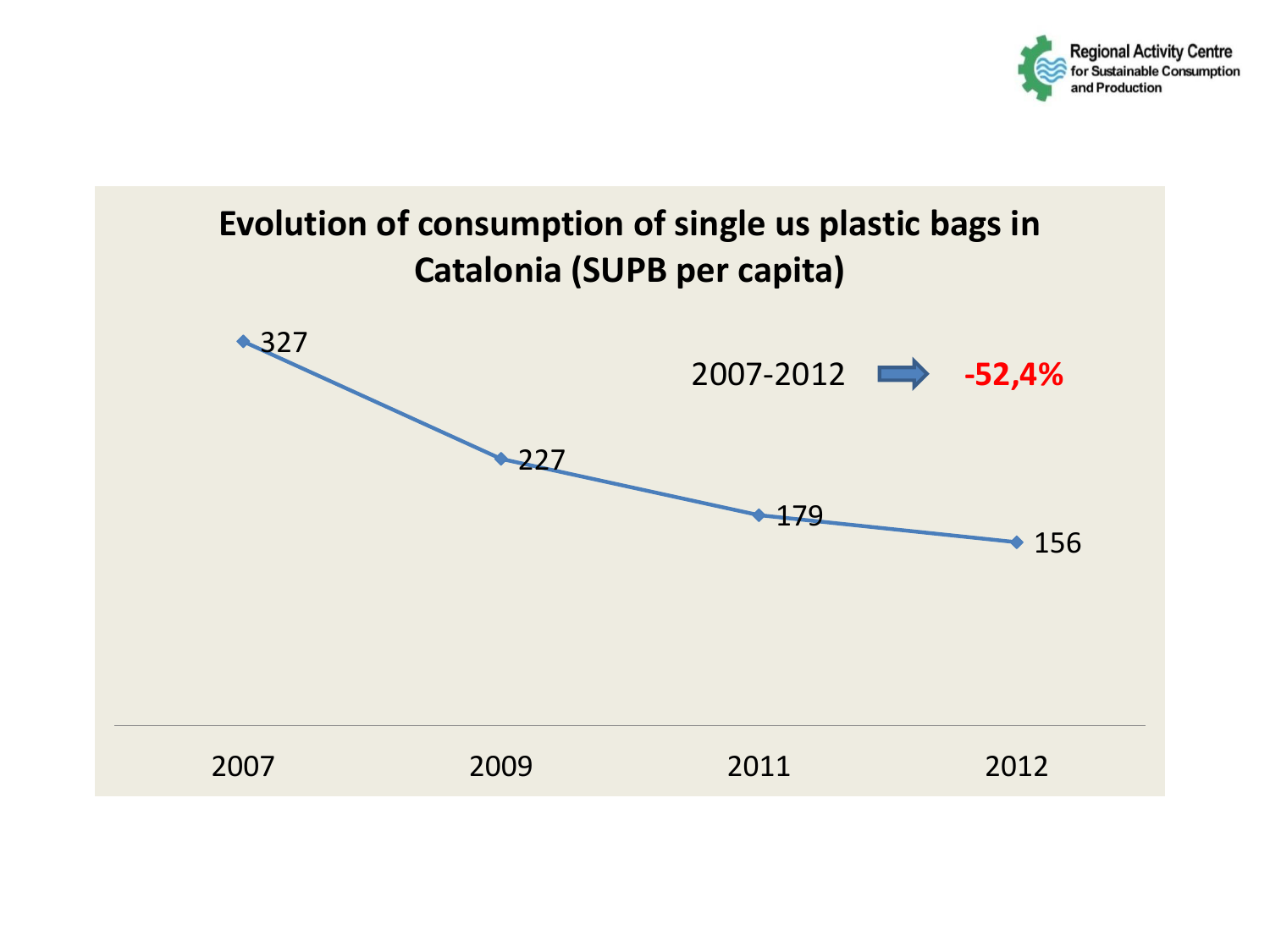



Average weight 1 SUPB 2007= 7,90 grams Average weight 1 SUPB 2012= 6,41 grams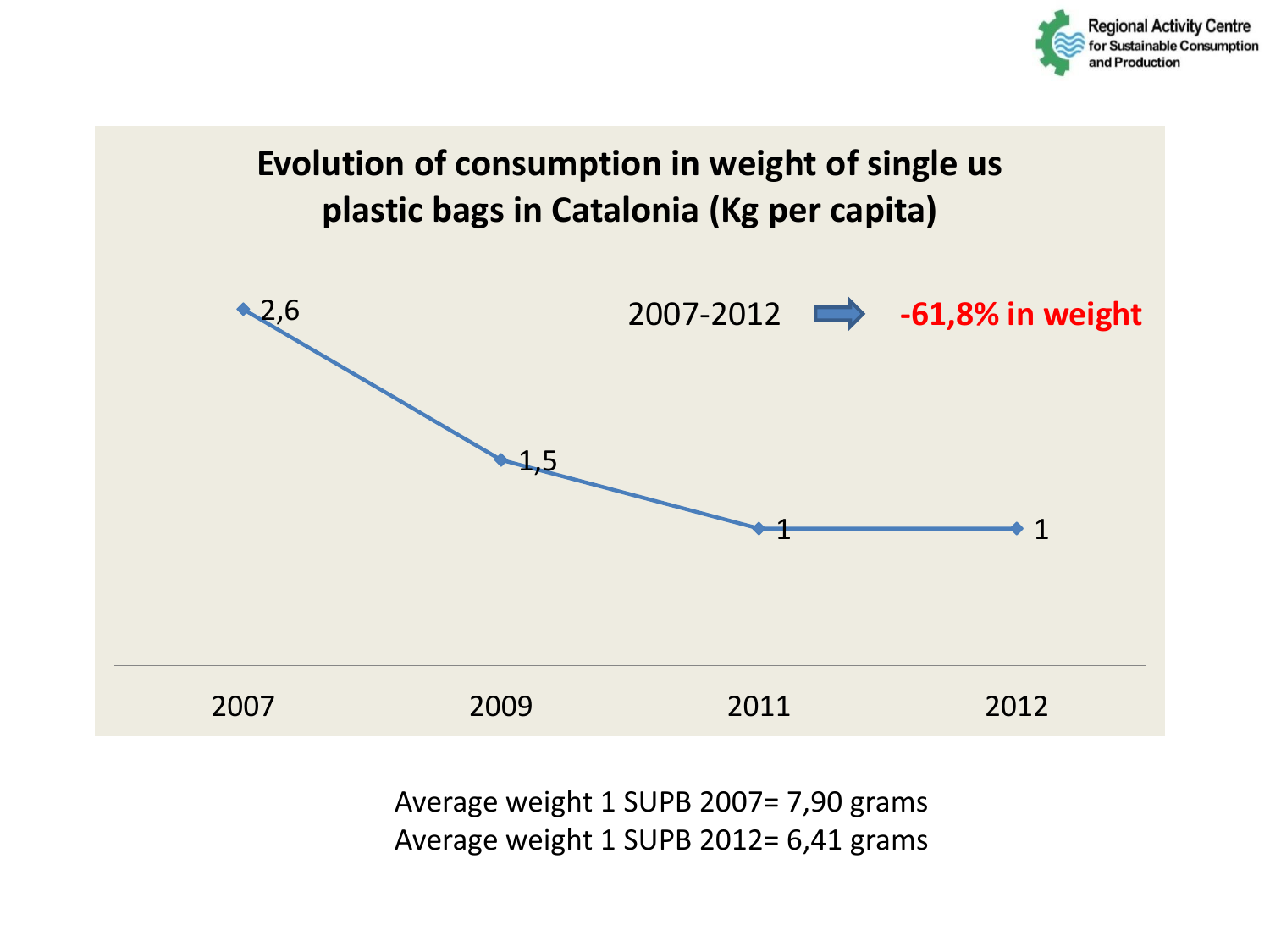

#### Consumption of SUPB in Catalonia in **2012**

0,42 SUPB/person/day (156 SUPB/person/year)

| <b>Commercial format</b> | <b>SUPB *</b><br>total<br>(units) | <b>Variation</b><br>2007-2012(%) |
|--------------------------|-----------------------------------|----------------------------------|
| <b>Supermarkets</b>      | 89.635.761                        | $-92,2%$                         |
| <b>Hypermarkets</b>      | 5.871.483                         | $-96,6%$                         |
| <b>Department stores</b> | 15.172.080                        | $-62,0%$                         |
| <b>Urban commerce</b>    | 1.066.944.826                     | +7,88%                           |
| <b>TOTAL</b>             | 1.177.624.150                     | $-52,4%$                         |

SUPB(Single Us Plastic Bag)= SUPBH (handle) + SUPBN (no handle) SUPBN does not include bags for fresh product (meat, fruit, fish, etc)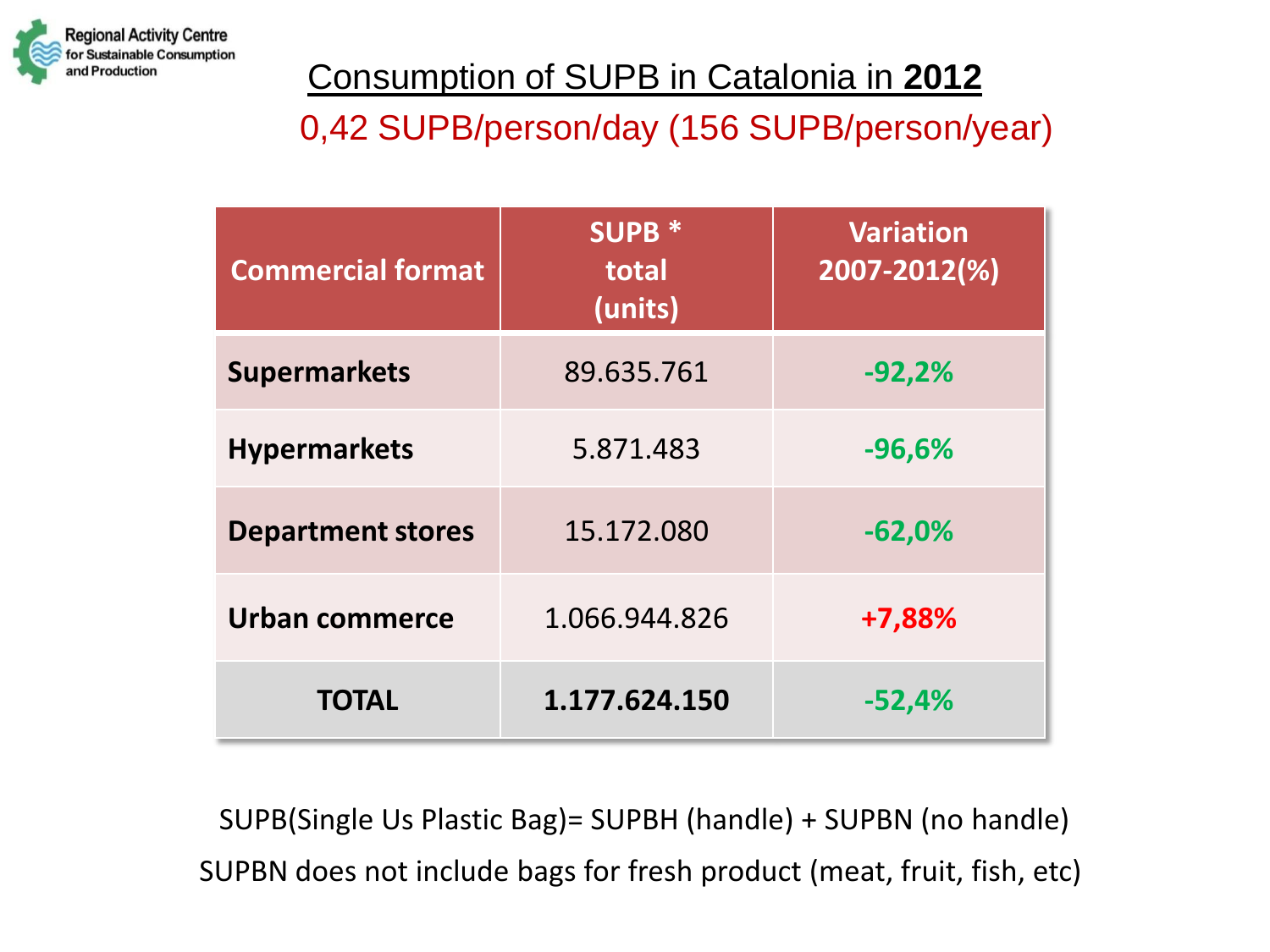## **Compulsory charge for all PB in 2017 in Catalonia**

Plastic bags are not for free, don't let the environment pay for them



Agència de<br>Residus de<br>Catalunya

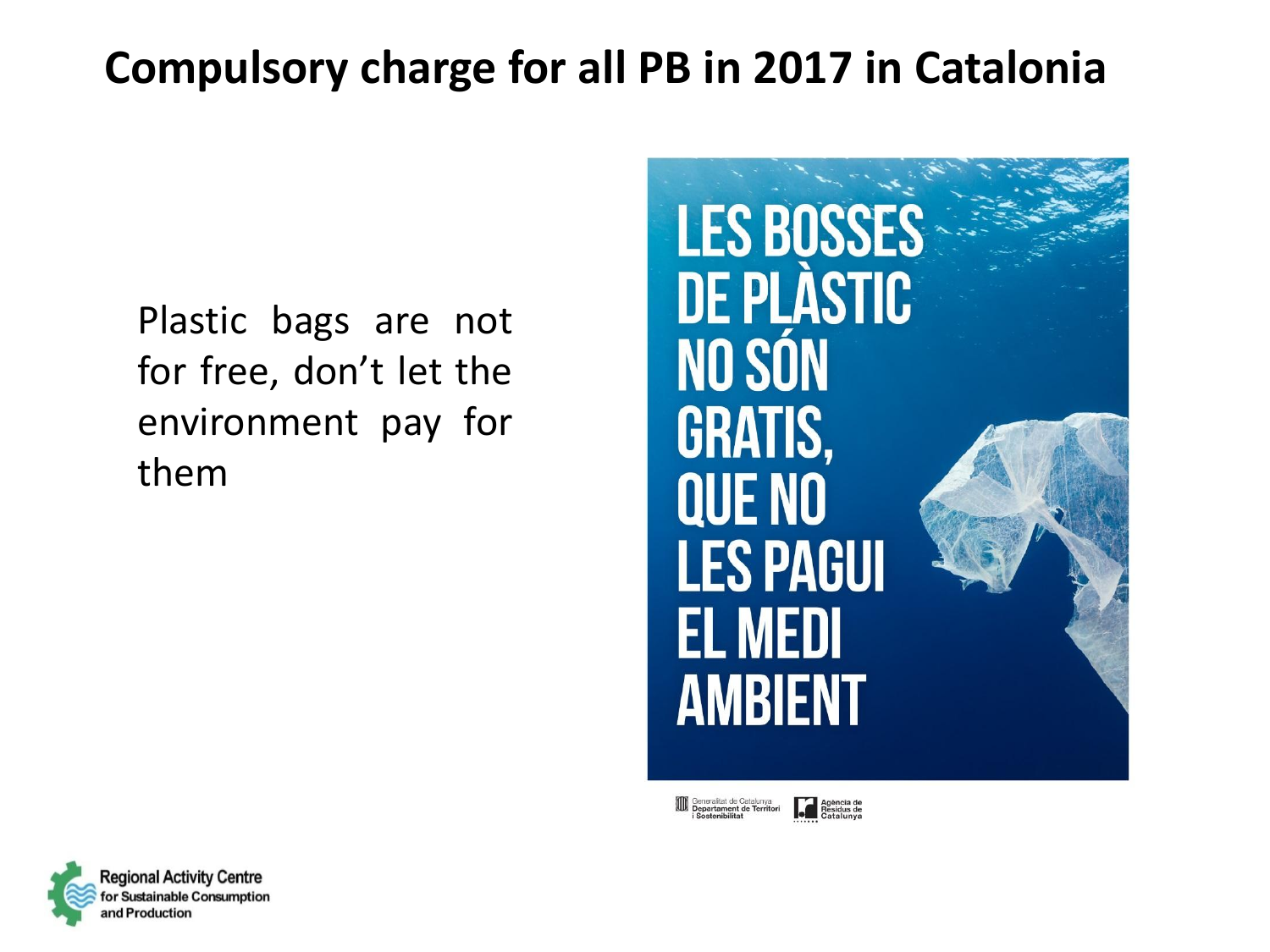### **NEXT TARGET: -90% by 2020**



the Catalan Programme for Prevention and Management of Waste 2013-2020 sets up a 90% reduction objective for 2020



In order to achieve this objective, the Commission for the Agreement for the Bag has extended its mandate untill 2020.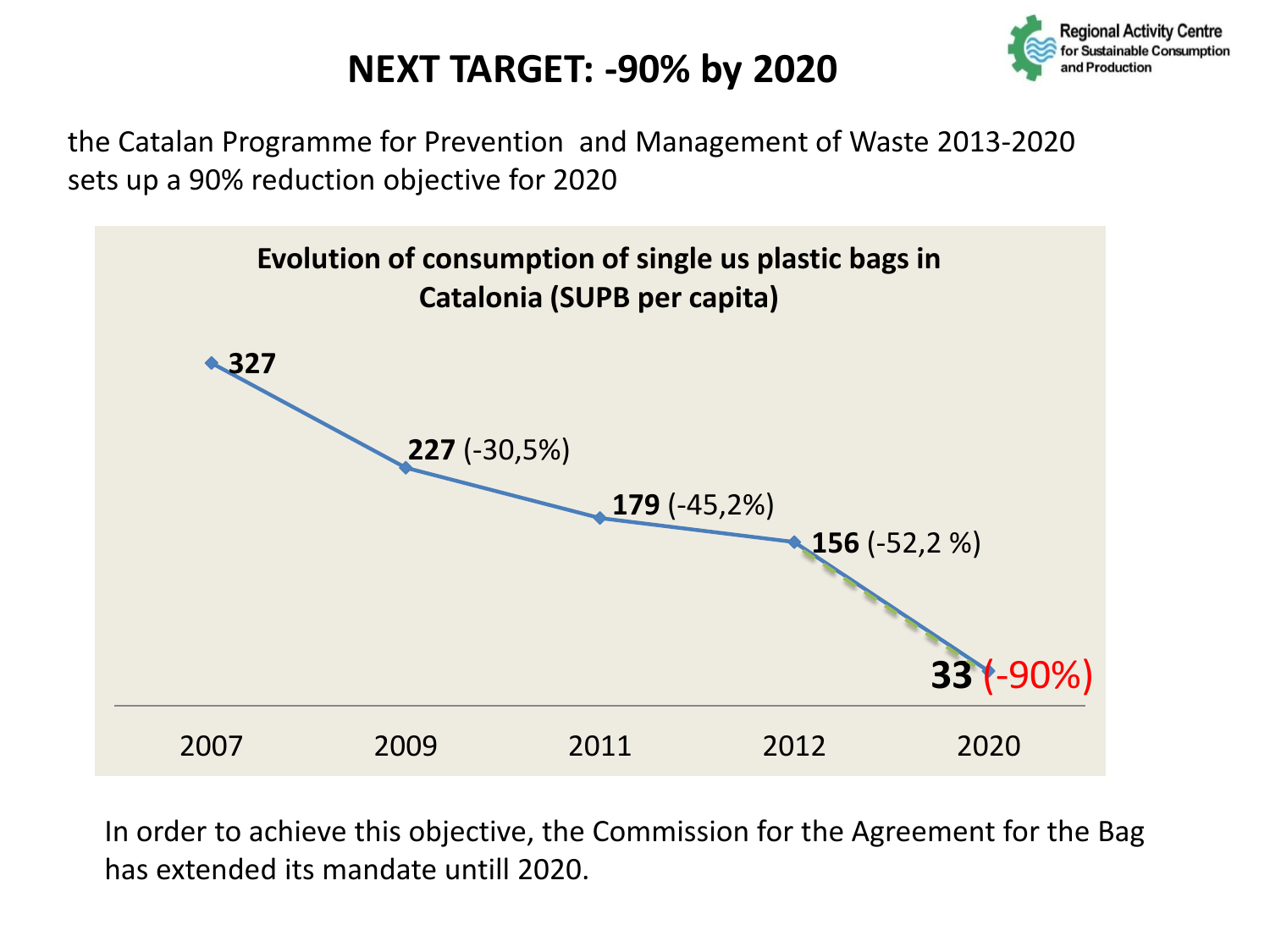### **OTHER TARGETS**

#### **the Catalan Programme for Prevention and Management of Waste 2013-2020 sets up another 2 targets in relation with plastic packaging**

• Before the end of 2016 sets aims to reduce the generation of nonbiodegradable shopping bags without handles



• Before the end of 2016, sets aims to reduce the generation of single-us disposable trays.



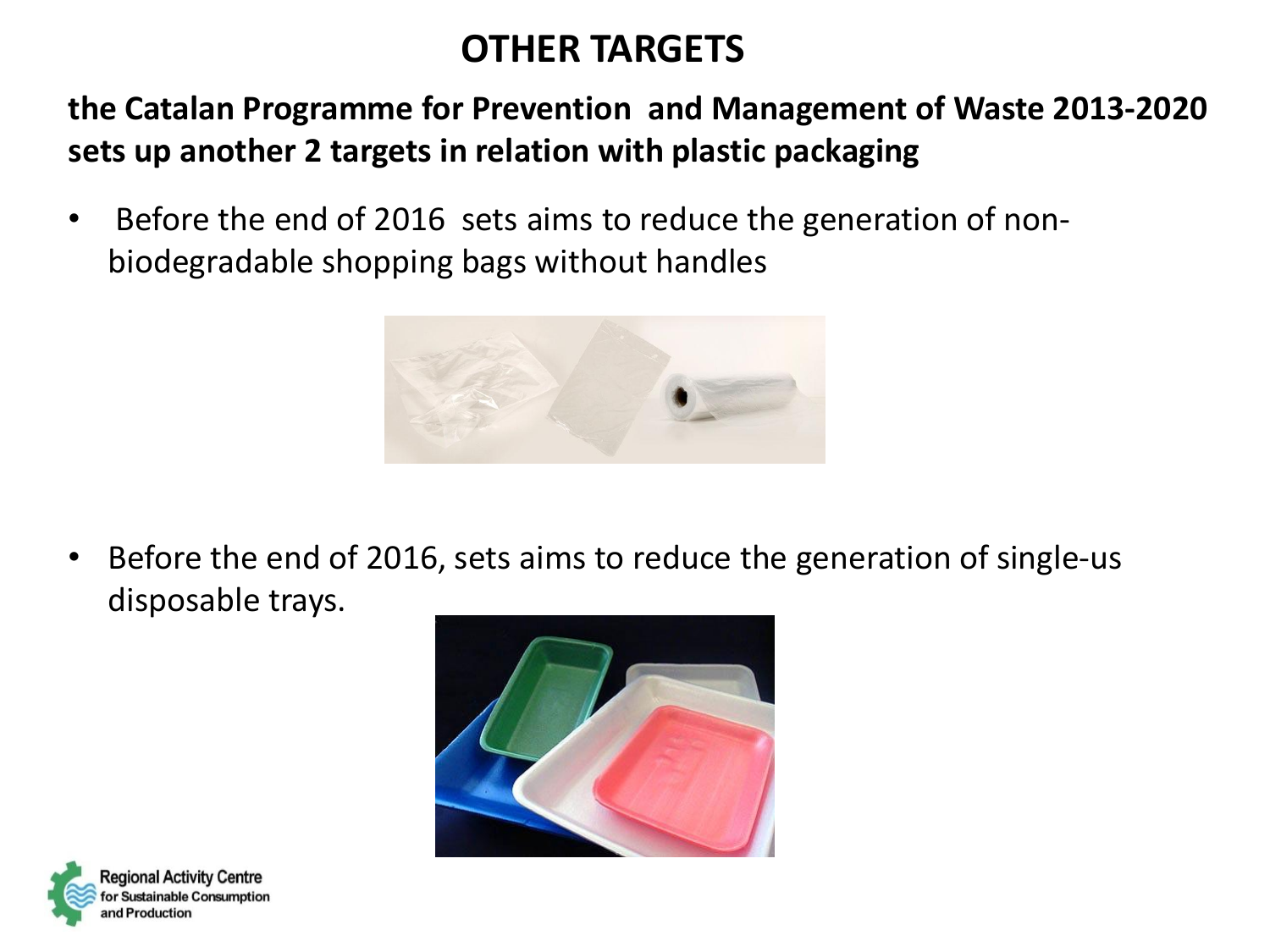### **EU Directive 2015/720 on the reduction of consumption of lightweight plastic carrier bags**

**Member States should take measures to significantly reduce the consumption of lightweight plastic carrier bags.**

Measures to be taken by Member States **may involve the use of economic instruments** such as pricing, taxes and levies, and **marketing restrictions and may freely use revenues generated by the measures to achieve a sustained reduction in the consumption of lightweight plastic carrier bags.**

Such measures may vary depending on the environmental impact of lightweight plastic carrier bags when they are recovered or disposed of, their composting properties, durability or specific intended use.

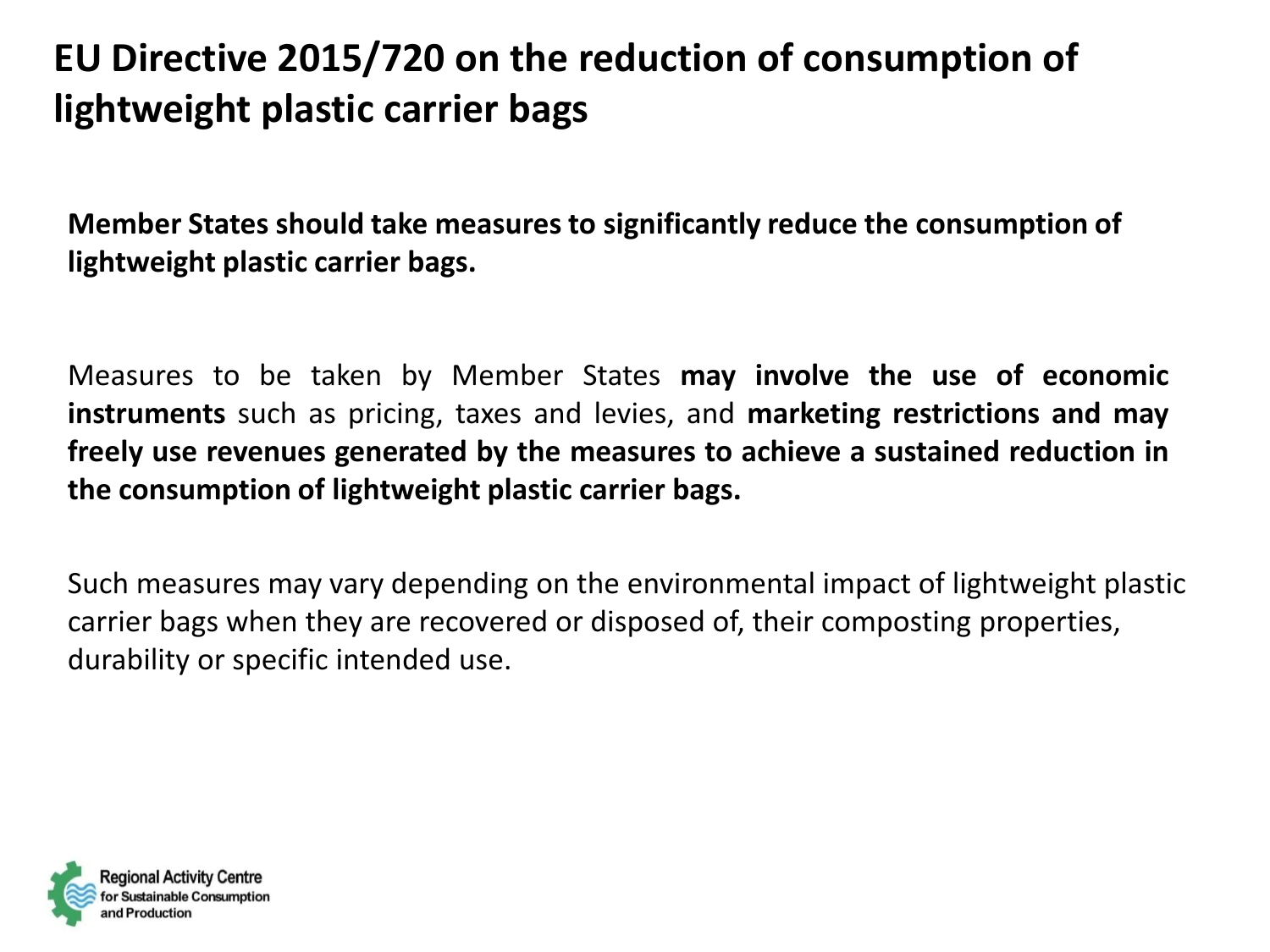### **EU Directive 2015/720 on the reduction of consumption of lightweight plastic carrier bags**

#### **MANDATES**

The adoption of instruments ensuring that, by 31 December 2018, lightweight plastic carrier bags are not provided free of charge at the point of sale of goods or products.

Annual consumption level does not exceed 90 plastic carrier bags per person by 2019 and 70 carrier bags per person by 2025